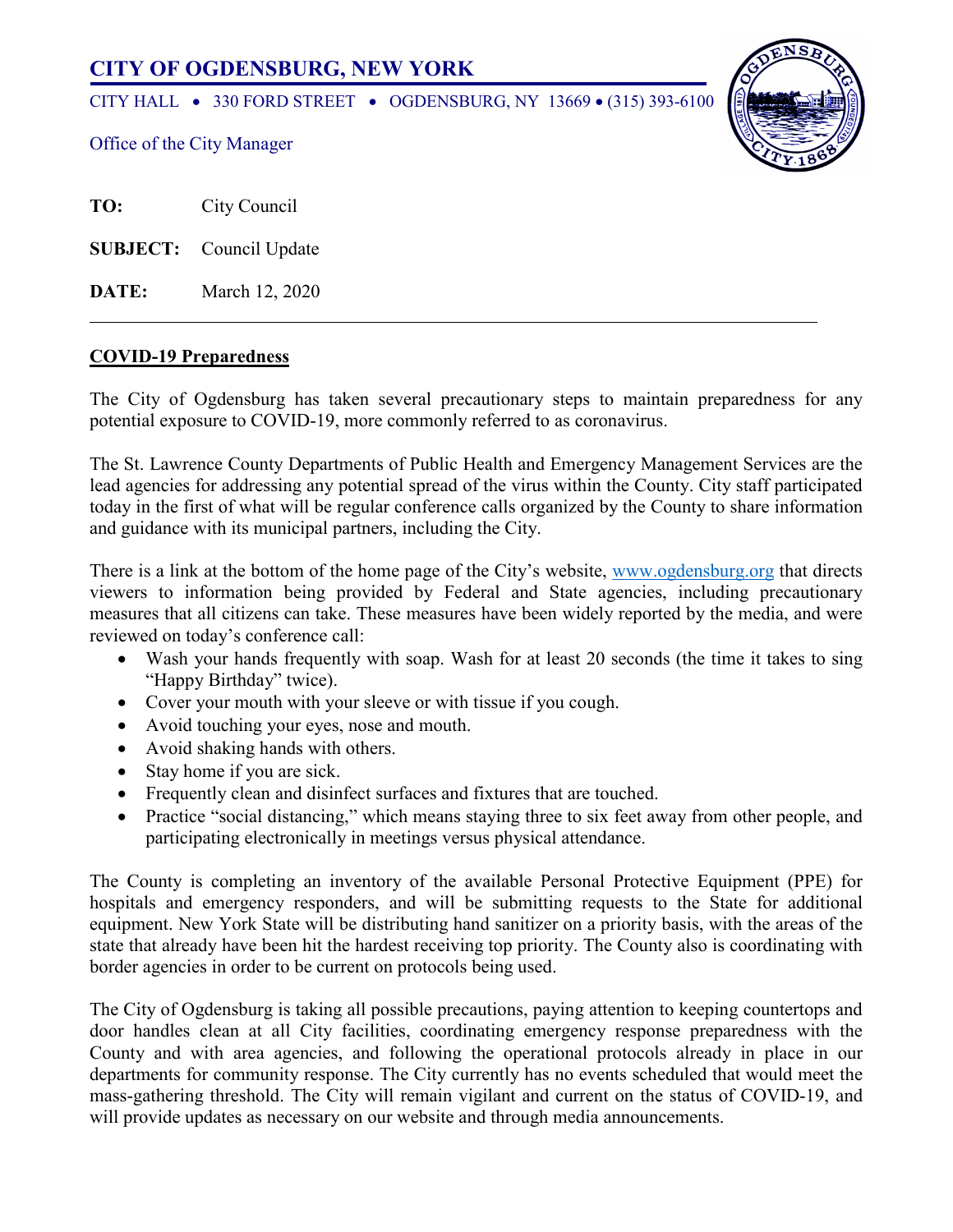# **Public Works Department February Report**

| Overtime                     |                          |
|------------------------------|--------------------------|
| Sewer Beepers (RC)           | 52 hours @ Straight Time |
| Sander Beepers (RC)          | 78 hours @ Straight Time |
| On-call Supervision (RC)     | 24 hours @ Straight Time |
| WWTP (RC)                    | 48 hours @ Straight Time |
| <b>WWTP Holiday Overtime</b> | 44 hours                 |
| Snow                         | 345.5 hours              |
| Water & Sewer<br>$\bullet$   | 82 hours                 |
| Regular Contractual (RC)     | 246.00 hours total       |

*Other 427.5 hours total*

Water Filtration Plant Filter cleaning are back on every other week cleaning scheduled.

#### Equipment

Truck # 345 (1996) and # 365 (1999) cabs are rotted off and no longer usable. The department is researching auctions for used cabs.

Road Cuts / Pot Holes Have cold patch in stock and have been patching potholes as weather permits.

Paving / Milling / Streets Milling and Paving quotes have been sent out for the 2020 construction season.

Water / Sewer Performing water and sewer services as they arise.

Brush Pickup / Landfill Operations Landfill is being opened as residents request it.

Storm Drops / Cleaning Sewer Mains The Vactor crew has cleaned the  $1<sup>st</sup>$ ,  $2<sup>nd</sup>$ ,  $3<sup>rd</sup>$ , and  $4<sup>th</sup>$  ward storm sewers.

### **Parks and Recreation Department February Report**

OVERTIME: Stand-by (straight-time): 18 hours Overtime (other): 25 hours – rink issues, snow removal and Street Battle

### DOBISKY ROOM USAGE:

Paid Large Room 20 hours Paid Small Room 0 hours Paid Both Rooms 8 hours Non-Profit Use 86.25 hours